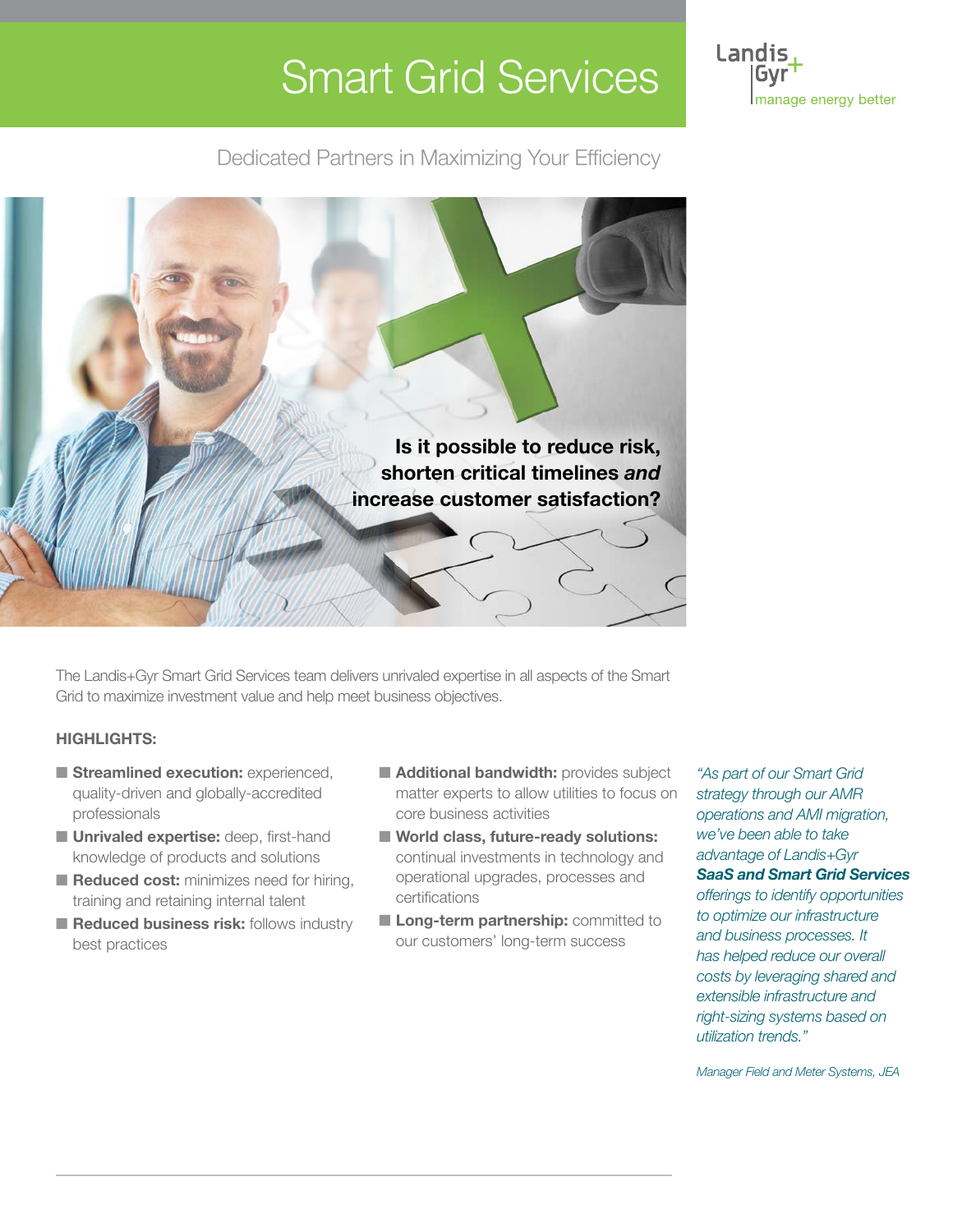#### **Application Operations**

- Daily remote monitoring of Command Center
- Exception handling of issues identified per daily monitoring
- Verifying successful read data and daily file delivery, demand reset and exception reporting
- Event and Error monitoring
- Delivery of a daily status report

Proactive monitoring and management of AMI network to achieve optimal performance.

#### **Database Service**

- Complete review of current system and database status, including server configuration, database configuration, partitioning details and table review
- Summary report of issues and recommendations for improvement

Experienced Database Administrator ensures proper database configuration for scalability, overall system performance and regular maintenance. This may include one or both of the following:

#### *Database Assessment Report*

#### *Database Service*

• Support for implementation of recommendations from Assessment Report

#### **Integration Service**

Custom support for integration of complimentary software applications.

- Server Health: Server Ping, Disk Space, I/O, Memory, CPU
- Application Health: GUI Login Check, Basic Service Availability, Queue Monitoring, App Pools
- Network Backhaul & Components: Monitoring of network backhaul availability via network provider, firewall, web gateway (bluecoat), & internal routers
- RF Collectors & Routers: Device Ping, Port Availability, Traffic Flow

- Premium Server Health: GUI Login Check, Basic Service Availability, Queue Monitoring, App Pools
- Premium Application Health: Advanced security certificate management, File Level Monitoring, custom solutions
- File Exchange: Status of incoming & outgoing file transfer, file size checks, Checksum File, plus other premium FTP services

- Experienced resources who understand the software and the integration adapters (transport and message formatting) to create the needed integration component
- May include custom interfaces based on the unique requirements
- May also include business process best practice consulting, troubleshooting of interface conflicts and vendor interoperability service

• In the event of a notification, a Service Desk Representative will reach out to proactively help troubleshoot issues

#### **IT Monitoring**

Access to a standard IT monitoring tool that enables proactive alerts of KPIs for applications, servers and network health. Service can be enhanced to provide proactive support for trouble-shooting.

#### *Tier I- Programing Alerts*

#### Standard Packages

- Recommended infrastructure changes: What equipment should be added, moved to support better connectivity and/or more network bandwidth
- System Recommendations: Firmware/ DCW Upgrades, maintenance releases, CC recommendations

- Implementation of recommended infrastructure changes: Adding, moving or removing equipment from the network
- Implementation of System Recommendations: Firmware/DCW Upgrades, maintenance releases, CC recommendations
- Optimization Health Check: Network health check on any additional equipment, measuring performance improvement

#### Custom Packages

#### *Tier II- Programing- Monitoring Support* (Monthly Fee)

### **Network Optimization**

Planning, surveys, and documentation to help optimize RF network performance. Periodic network optimization is recommended.

#### *Network Validation Report*

(Assessing Current State of Network) • Baseline network validation: Map of

- network to determine general health, along with lat/longs, power settings, and antenna directions
- Benchmark of network health: Review of router settings, validation of lat/longs, and review of capacity utilization of collectors

#### *Recommendations Report*

#### *Implementation Service*

#### **Network Upgrades**

Upgrade and validation of RF network devices and endpoint/meter firmware

upgrades.

#### *RF Network Analysis Report*

(Planning and Preparation)

- Detailed Network Upgrade Plan with consideration of best practices, customer versioning and network deployment
- Internet Service Provider risk mitigation plan (if applicable)
- Plan reviewed in detail with customer followed by receipt of approval and sign-off

#### *Upgrade Implementation*

# Option A

All network upgrade activities (including collector, router & meter upgrades, along with monitoring/ reporting) performed by customer with consulting support and training from Landis+Gyr throughout

the process Option B

All network upgrade activities (including collector, router & meter upgrades, along with monitoring/ reporting) performed by Landis+Gyr using best practice standards

## **Expertise and Options for Efficient Utility Operations**

*"We found Landis+Gyr's Database Service to be very valuable, as we do not have a Database Administrator on staff. We found that their support engineers understood very well the issues we were having. They were patient with us in explaining our problems, offered to fix these issues, and provided preventative tools for future use. We were very pleased and will continue to use this service in the future."*

*Computer and Information Specialist,* 

*Dixie Power*

*"Although our internal resources are perfectly capable, we're able to focus on larger scope issues and projects while Landis+Gyr works daily to keep our system clean and performing at its highest potential. We've found their Application Operations service to be an effective way to balance our lean resources."*

*Supervisor, Distribution Automation and AMI Support, CLECO*

*"Our limited time and resources were put to the test after upgrading our load control system, including controls for over 200 irrigation systems. We soon learned that not monitoring your system for the quality of the downstream signal can result in a potential loss of hundreds of thousands of dollars in peaking charges due to lack of control. With Application Operations support from Landis+Gyr, they now monitor our entire system and provide daily and weekly reports. After a year, our employees attest to having a real comfort level with our system and the service that Landis+Gyr provides. This is a great bang for your buck!"*

*Manager of Power Quality and Metering, Crow Wing Power*

*"Landis+Gyr's System Health Check was a great success. The team came to our office, gained insight into our day-today operations and experienced first-hand how we conducted business. Landis+Gyr was then able to make suggestions based on the severity of the problem. Before the expert team left, we had seen significant improvements with our system. And, as we make the suggested changes, we feel confident in seeing even more benefits."*

*Technical Services Coordinator, Southwest Texas Electric Cooperative, Inc*